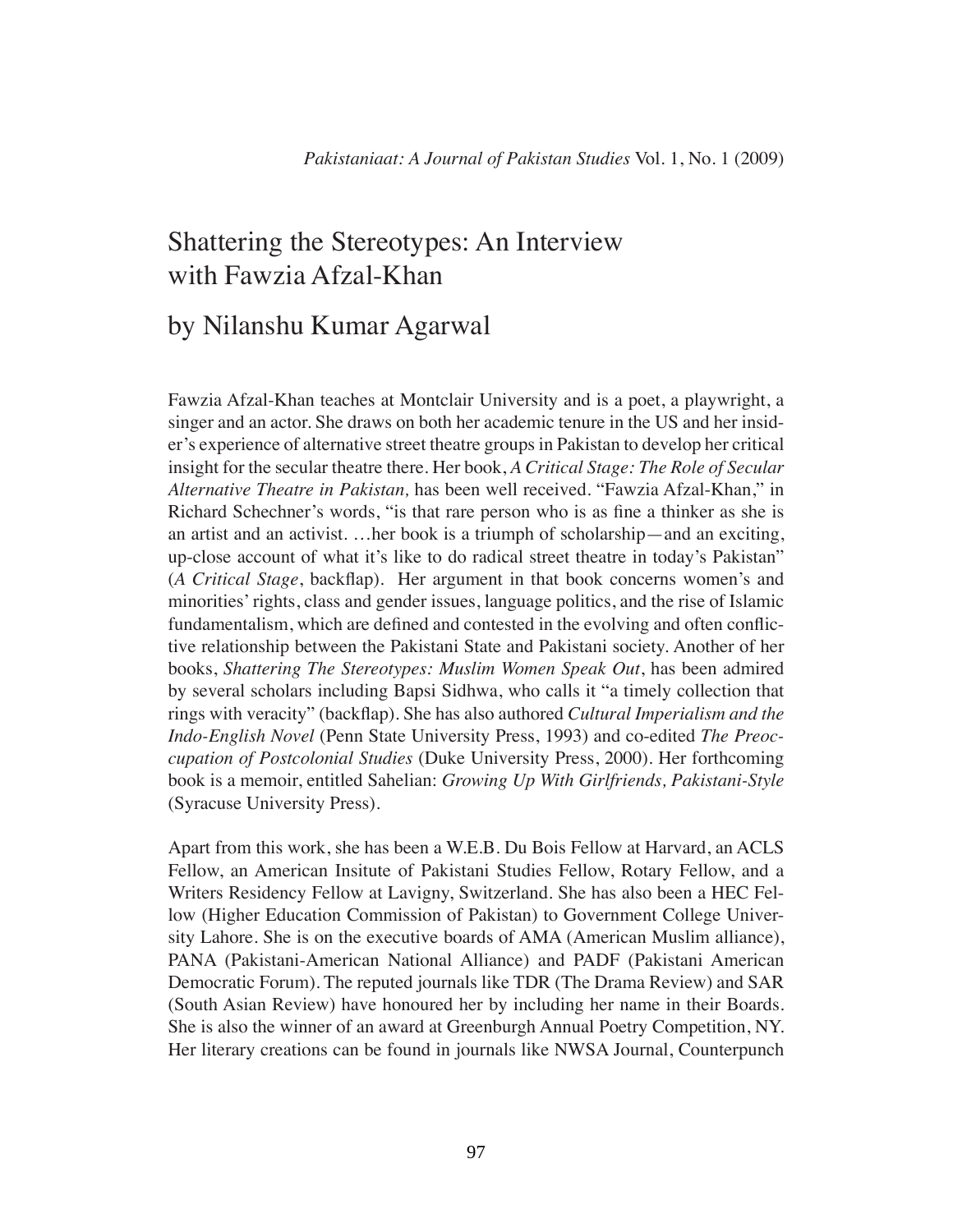and TDR. In a detailed conversation, Dr. Nilanshu Kumar Agarwal interviews this unorthodox intellectual on several issues related to theatre, feminism and literary theory.

NKA: The Postcolonial scholars give a lot of attention to the concepts of hybridity, multiplicity and composite culture. Salman Rushdie, in his celebrated book *Imaginary Homelands,* talks about these concepts as thus: "Mélange, hotchpotch, a bit of this and a bit of that is how newness enters the world. It is the great possibility that mass migration gives the world, and I have tried to embrace it…. Throughout human history, the apostles of purity, those who have claimed to possess a total explanation, have wrought havoc among mere mixed-up human beings. Like many millions of people, I am a bastard child of history. Perhaps we all are, black and brown and white, leaking into one another…" (394). Will you describe the secular alternative theatre in Pakistan in line with the aforesaid argument of Rushdie? Make a statement on secular alternative theatre in Pakistan with reference to Rushdie's just-mentioned comments about hybridity, multiplicity and composite culture. FAK: Well, I think the secular alternative theatre in Pakistan, as I have discussed and analyzed it in my recent book, *A Critical Stage*, is very much about a challenge to orthodoxies that I believe Rushdie is talking about here. Many of the productions and street plays I discuss by groups like Ajoka, Lok Rehas, Tehrik-i-Niswan and others, are performances which want to make their audiences uncomfortable in the Brechtian sense—that is, make folks question their pieties and received or conventional ways of seeing and treating the "other" within. This "otherization" includes the second-class treatment accorded to women and to religious and ethnic minorities in Pakistan by a society where the state and the mullahs of late have tried to claim a rhetoric of "purity" for the country on the basis of Islam.

NKA: What is the reaction of the orthodox people to this type of new venture in Pakistan?

FAK: Obviously, many people do not care for this type of work, and try and make fun of or belittle the importance of these groups; including calling some of them Ajoka in particular because of its many performances touring India—spies for foreign governments!

NKA: How is this parallel theatre successful in molding the sensibility of the people in Pakistan?

FKA: Oh, I think this parallel theatre is definitely successful in raising the level of awareness in the audiences about difficult but important issues affecting different sectors of the Pakistani populace. For urban middle and upper middle class audi-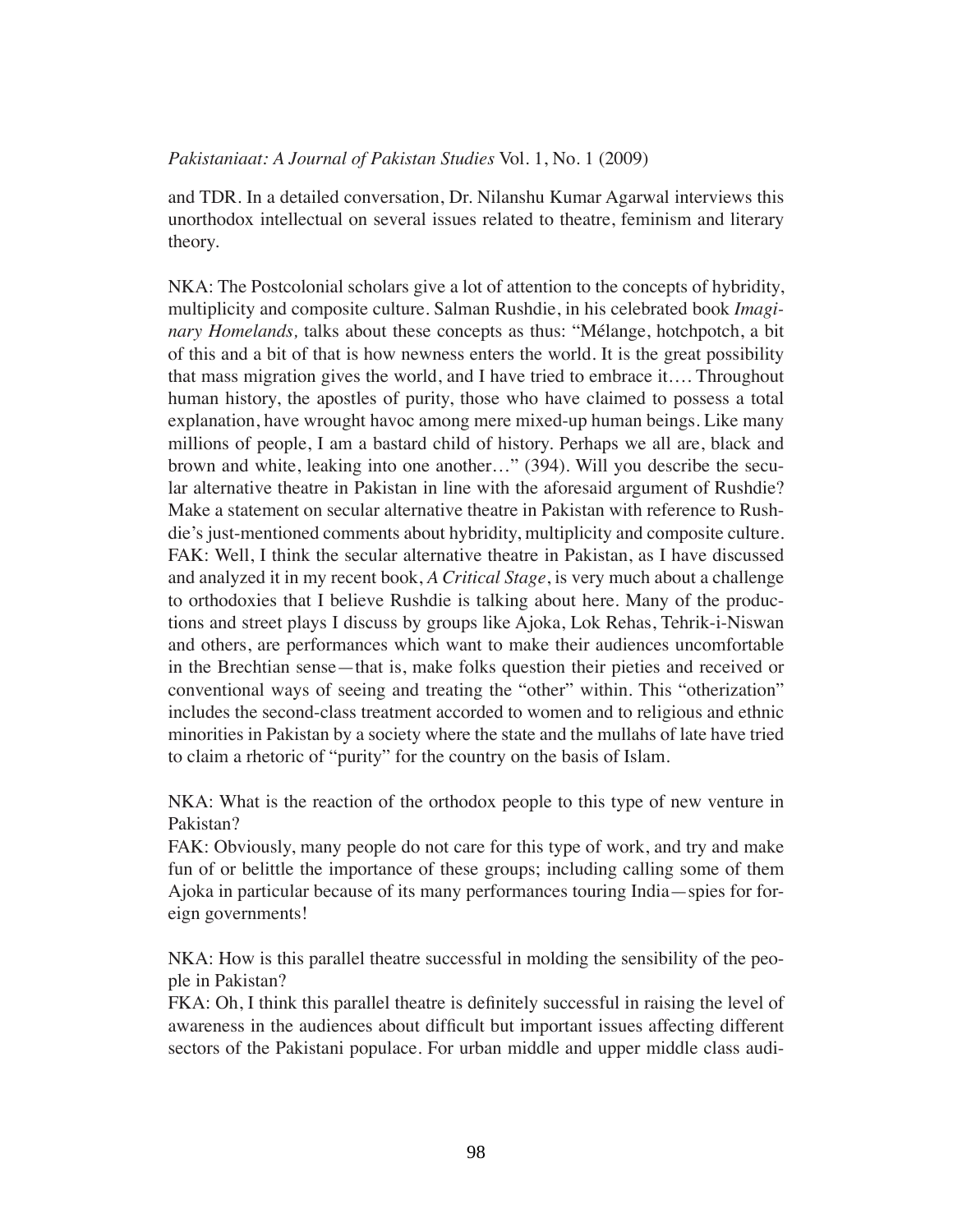#### Agarwal

ences, many are made aware for the first time about the level of injustice and oppression that their less-fortunate rural and lower-class sisters and brothers suffer. E.g., in plays like Ajoka's *Dhee Rani, Barri* and *Kaala Meinda Bhes*, and Tehriki-Niswan's *Aurat*, and Lok Rehas' *Saar*—audiences are made aware of the plight of women, and specifically, women who are illiterate and/or poor and from the villages and have little recourse to accessing their rights as human beings—as *Kaal Meinda Bhes* points out—they are ranked even lower than the buffaloes for which they are often traded—especially when the buffalo is healthy and can provide a family with milk to sell and drink!

When the audiences are themselves from rural or low-income urban areas, they are often shocked into recognizing and then possibly questioning their own adherence to unjust systems of living. In the Theatre of the Oppressed techniques championed by the former Punjab Lok Rehas—now practiced by their offshoot, Interactive Resource Center (IRC)—different communities in far-flung areas of Pakistan are encouraged to form their own theatre groups in order to role-play their problems and issues and, in so doing, find possible solutions for them.

NKA: In this advanced age of Information Technology, do people still visit the theatre? Don't you think the ancient art of theatre is dying a slow death due to the onslaught of Internet and TV channels?

FAK: Surprisingly, people still like going to see live theatre in Pakistan, since it is a rare occasion to "go out" and many theatrical venues really try to keep their ticket prices affordable for people of varying classes. Many of the "parallel" theatre groups, of course, provide "free" theatre to different audiences in lower-income areas, because their work is underwritten by NGOs who want certain issues to be highlighted. This also leads to charges of these theatre groups being lackeys or mouthpieces of foreign powers/the west being lobbed against them!

NKA: Did you face any difficulty in finding a proper publisher for your book *Shattering the Stereotypes*, due to its unorthodox subject?

FAK: As a matter of fact, yes! The Feminist Press had initially expressed interest in seeing the manuscript. But when they read, I think, Nawal el Saadawi's rather strong-worded condemnation of the U.S. and of President Bush, they withdrew their interest. One of my original contributors also withdrew her essay for that reason.

NKA: What will you say about the author-publisher relationship? Sometimes, the mutual understanding between the two can be missing. Whom do you prefer more: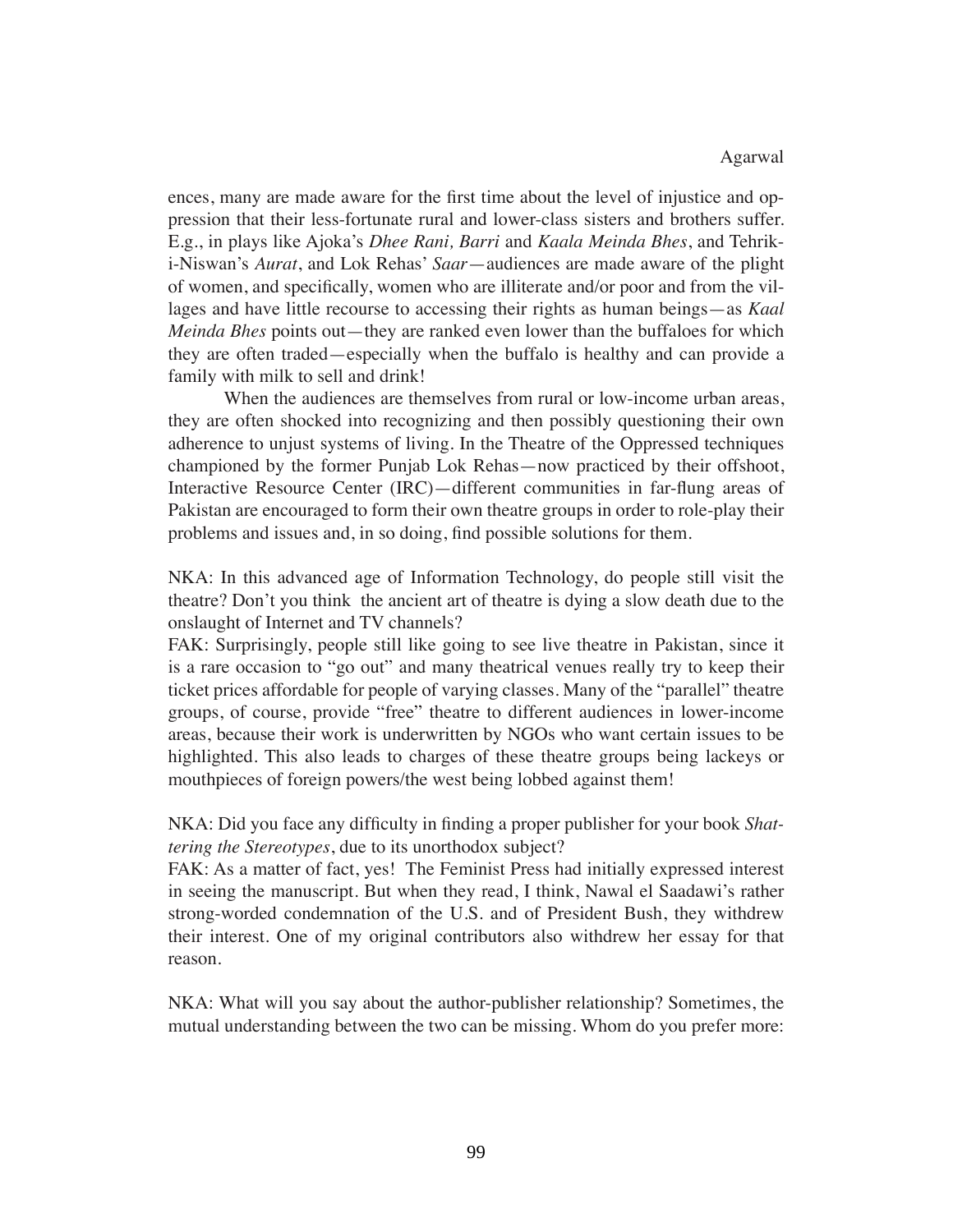the sub-continental publishers or their counterparts from the West? Please make an argument.

FAK: Yes, this is a difficult relationship. I find that the most problematic aspect and this holds true for both US-based and subcontinental publishers—is the issue of promotion and marketing. Both sets of publishers—especially since one is dealing with academic publishers whose budgets are necessarily small—are quite useless in this regard. Another difficulty is the issue of readers' reports. Academic publishers require two solid reviews recommending publication before they will commit to taking the manuscript—and the problem here is that the reviewers, being busy themselves in their own projects, are often very tardy in their responses. So, a book can just sit on the publishers' desk for a very long time.

NKA: What makes the Muslim women speak out? What do you think is the source of their creative inspiration? Is it their age-old repression by conventional male society?

FAK: At this moment in history, I believe it is a combination of this male prejudice from within their societies certainly, against which Muslim women creatively militate—but also, western ignorance and prejudice against Islam in general and Muslim women in particular, which has gotten their creative juices flowing in protest!

NKA: Did the males receive the book favourably? What was their general opinion about the book? Did you find some positive reviews of the book by Muslim men too?

FAK: Actually, now that you mention it, I realized the only reviews—and most have been favorable—have been by women! Wow!

NKA: What are the major themes of your poems and plays?

FAK: I have a lot of poems about mothers and daughters—their often difficult relationship in which so many different emotional and psychological issues get highlighted. I also tend to write about the relationship of politics to the personal issues of a woman's life—including this construct called "romantic love." Some of my poems and plays—I have written two plays, and published a lot of poems—also deal with crises of spirituality and its fraught relationship to organized religion and a world of patriarchy and war.

NKA: What are the major influences on you as a writer?

FAK: Many feminist writers and Postcolonial theorists, both male and female, whose work I became exposed to and enamored of during my PhD program and later as a scholar and academic, have influenced me and my writing style, as well as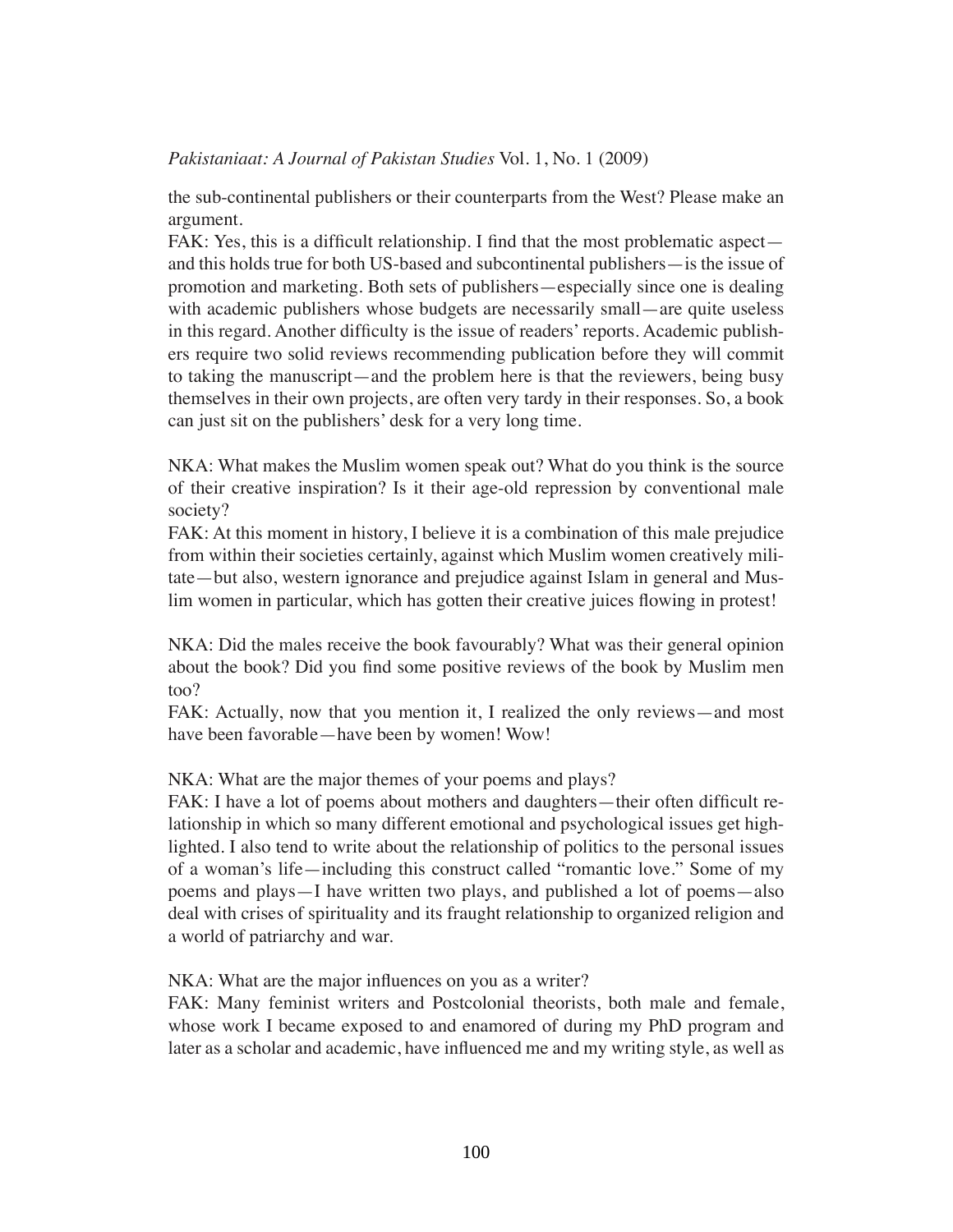## Agarwal

the work of several poets, all from different parts of the world; also, my background as a Pakistani woman of Muslim origin having spent my formative years growing up in Lahore and also in parts of Africa have left their mark on my psyche and hence on my writing. Ernest Hemingway, Kate Chopin, Milan Kundera, Edward Said, Faiz Ahmed Faiz, Sara Suleri, Bapsi Sidhwa, Evan Boland, Meena Alexander, Kishwar Naheed, Leila Ahmed, Nawal el Saadawi, Helene Cixous, Gayatri Spivak and many others have all been inspirational writers and thinkers for me.

NKA: Why did you choose English for your literary works over your native language?

FAK: Well, I grew up attending an English-medium school in Lahore, and of course, speaking English at home as was the norm in most middle-class educated families of Pakistan at that time. We were all very much products of a colonial heritage, even though we were growing up in a postcolonial state, and so English became our lingua franca. While I also spoke Urdu and a smattering of Punjabi at home, nevertheless, it was the English language that I felt most at ease with and whose literature I read most voraciously--Enid Blyton and Agatha Christie were my favorite childhood and adolescent writers! So, it is only natural that I would feel most at home writing in English--though I love to use phrases from Urdu and Punjabi and other languages I have picked up over the years like French and Spanish in some of my writing.

NKA: Being a member of the Asian diasporic community in USA, did you feel some sort of alienation/marginalization in your writing/academic career? Please explicate.

FAK: It is a widely-held belief that America is a multicultural melting pot, and while there is some truth to it, the fact is that as an immigrant one does feel a sense of both belonging and exclusion to the American culture as well as to one's native land. I am a naturally friendly and outgoing person, and very curious about and also at home with different peoples, classes, and cultures. So I have had a relatively easy time assimilating into a dominant American cultural mold. However, I do feel alienated from what passes as the "norm" of behavior and the rituals of belonging which every community clings to--and so I don't feel entirely at home anywhere--either in my adopted land of the USA, or the country of my birth, Pakistan. That is okay with me, as I feel that some degree of "outsiderness" is necessary to be able to observe and critique mores and ideas which most people accept too readily and unreflectively in their desire to "fit in." Of course, I have faced some hurdles in my career as an academic, which I think have to do more with my political opinions than with anything else. As a fervent defender of Palestinian rights, I have faced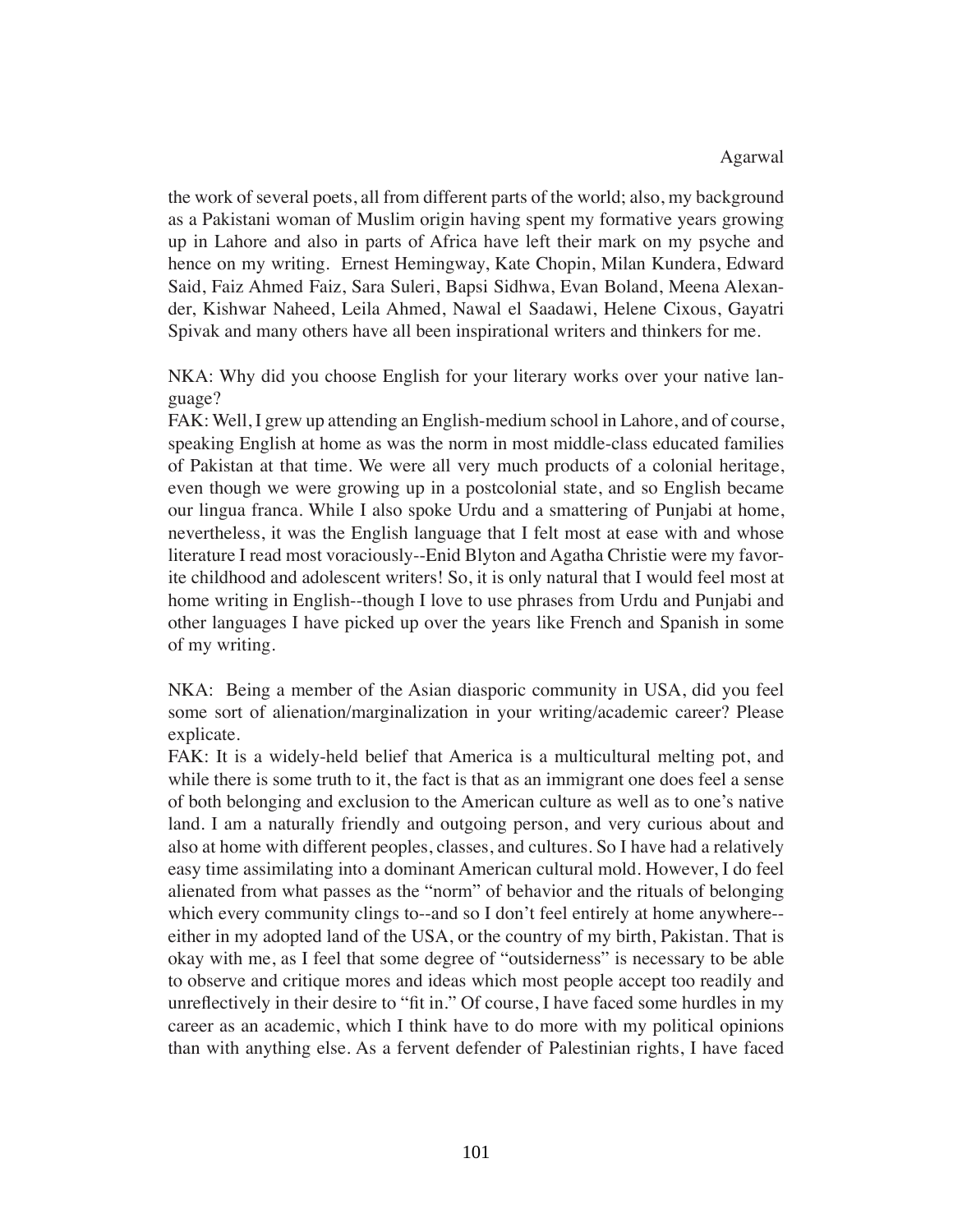discrimination from colleagues in positions of power at my work-place, where I have been denied certain awards and honors, and even promotions due to their prejudice against my openly-stated beliefs. However, there are enough institutional safeguards that eventually one gets one's due--and I am a fighter! As far as my writing and publication career, I haven't faced too many problems--though I know I can't get any serious critical essays on Zionism to be published in the New York Times! But thank God there are alternative outlets--like *Counterpunch*, which regularly publishes my political writings. And when the feminist press turned down my edited volume on Muslim women's writings post 9/11, because, I suspect, of Nawal el Saadawi's strongly anti-US imperialist and anti-Bush preface, there was luckily *Interlink Books*--which specializes in books on the Muslim and Arab world--that took on the book and published it to much critical acclaim.

So, yes, there are always people and institutions trying to exclude you, but you have to keep up the struggle. And I think that happens everywhere, especially for those of us who seek to speak truth to power.

NKA: You are a literary critic, playwright and singer trained in the North Indian classical tradition. What about writing a novel?

FAK: I would like to---but it would require a lot more time than I have at the moment with so many different responsibilities and a full-time teaching career. I have completed a memoir, however, called *Sahelian: Growing Up With Girlfriends Pakistani-Style*—which is under consideration with Syracuse University Press, and which will hopefully also be published by Women Unlimited Press of India. I am keeping my fingers crossed! A recent memoir story from it was published in a collection of Pakistani women writers' work, in an anthology called *And The World Changed*, edited by Muneeza Shamsie and published by Oxford University Press and recently by the Feminist Press.

NKA: What prompted you to go for the Indian classical tradition of Music? FAK: Well, when I was a young girl growing up in Pakistan, I somehow fell in love with the difficulty and intricacy of our classical tradition in music, and my first ustaad, Abdul Haq Qureshi of the Kirana Ghirana, encouraged me in this passion and proved to be a sterling teacher. I went on to compete in—and win—many all-Pakistan Classical Music competitions and now am so happy to have had this training, since I can easily perform with musicians from different traditions, especially jazz. I have a band here in NY called the Neither East Nor West Ensemble and I love performing with them! Now the REAL reason I went in for classical training was rebellion---my mother thought if I could learn to sing some pretty film songs or light ghazals, I would attract some good marriage proposals...so instead, I went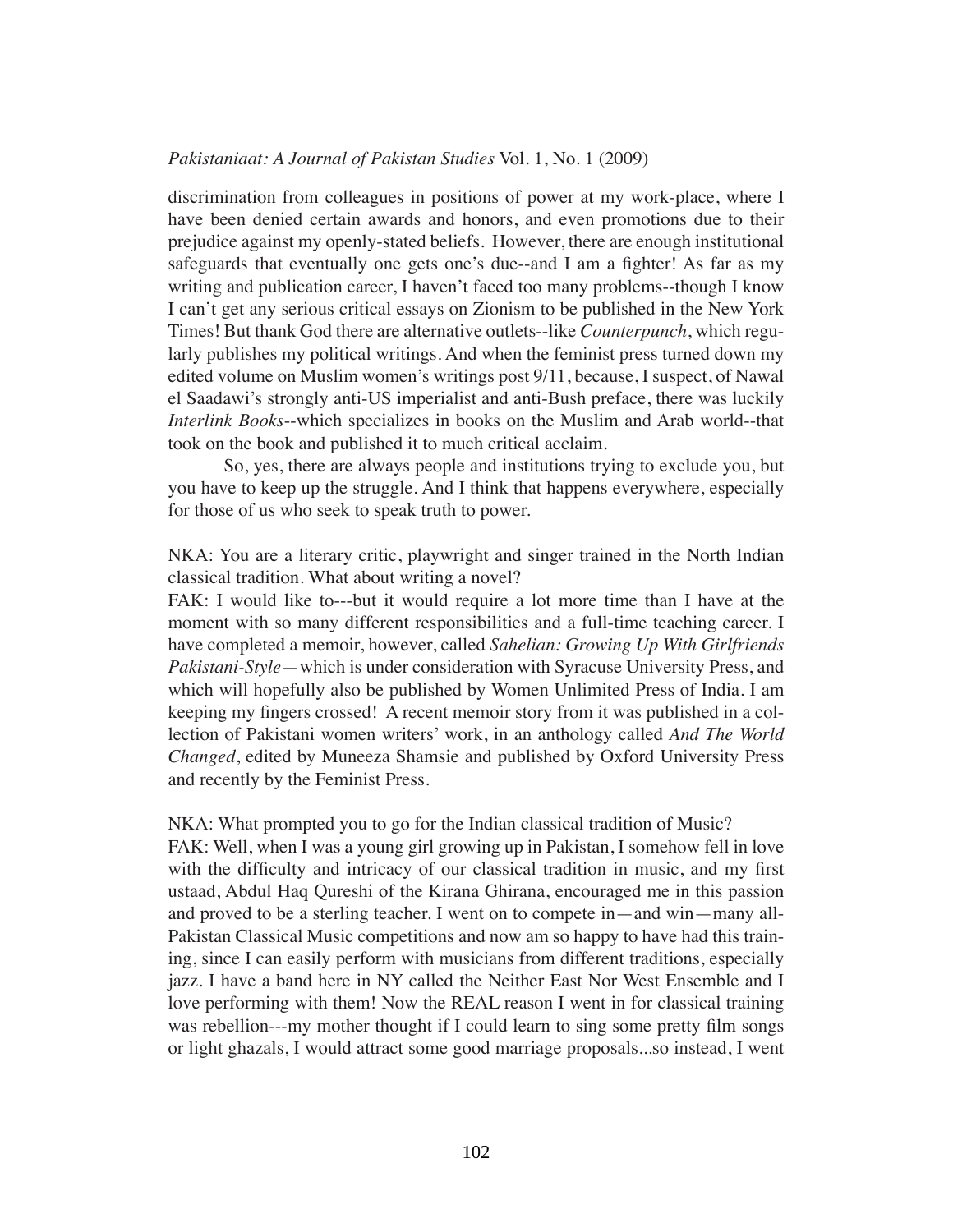in for obscure, challenging classical music which few people could appreciate in Pakstan since they lacked the training and sophistication required to appreciate this type of music. I thought this way I would be safe from unwanted proposals!!! And I was right!!! Ha ha!!!

NKA: As an outsider (you are a professor of English at Montclair University), how do you find the condition of English studies in the sub-continent? What will you say about the curriculum of English studies in the universities of the sub-continent? Does it not require a complete overhaul? Should we not include more regional literature in English translation in place of the colonial texts of England? Will it give a national character to English studies in the sub-continent? Please share your views. FAK: I agree with your views on the fairly pathetic condition of English Studies in our part of the world---I can only speak with some authority on the situation prevalent in Pakistan, where I have had both the privilege and the frustration of teaching at the MA and MPhil level in recent years at two premier institutes of higher education in Lahore: Government College University and Forman Christian College. I have also given lectures over the years at my alma mater, Kinnaird College of Women (also in Lahore), and taught women's studies courses at the International Women's Studies Institute of Lahore.

In each of these contexts, I discovered that faculty especially are very attached to a very old-fashioned and moribund way of teaching, and also that they are constrained, even in this latter day and age, to teach materials that do not reflect these new literatures in English and translation. However, there is some hope for change. I did start a Postcolonial Studies program for MPhil candidates at GCU, and also taught a course in PS for MA students at FCC last fall. I also argued for the inclusion of Pakistani English writers like Taufiq Rafat, Maki Qureshi, Kaleem Omar, Bapsi Sidhwa, Sara Suleri, and a whole slew of younger generation Pakistani writers writing in English like Kamila Shamsie, Nadeem Aslam, and others, to be included in the curriculum at both undergraduate and postgraduate levels. Some places, like the University of the Punjab, do include some poems and other works by these and other writers—albeit sporadically—in their curricula. Recently, I have read and evaluated a PhD thesis written in Pakistan on Pakistani English poet Alamgir Hashmi's work. So, this means people are beginning to pay attention to the need to turn attention to "native" work, in addition to the usual "canon." One can only hope this trend will continue and intensify in the coming years.

NKA: How is the sub-continental literature received in the west?

FAK: Ever since the ascent of Rushdie in the West, subcontinental literature in English has received a big boost here. Now, the younger generation of South Asian